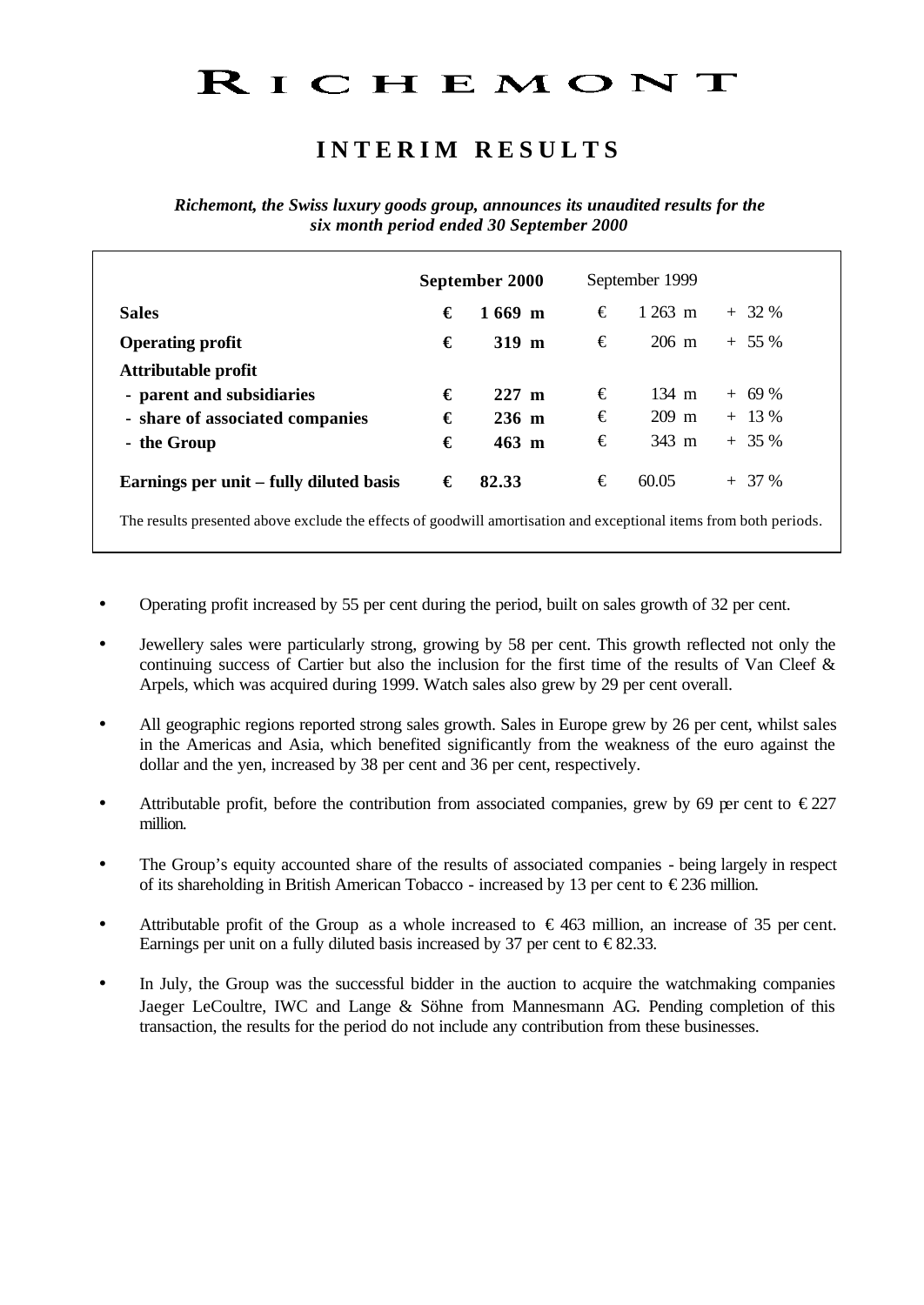#### **Business Review**

#### **Sales and operating profit**

During the period Richemont benefited considerably from the strong economic environment around the world, the pattern of strong sales growth seen during the previous financial year being extended into the current period. In addition, the Group's performance was very positively impacted by the strength of the dollar and the yen against the euro, the weakness of the euro first seen in 1999 becoming even more pronounced in the period. Sales for the period also include the results of Van Cleef & Arpels and other minor brands, which were not reflected in the results in the comparative period last year.

|                         | <b>Sept 2000</b><br>$\epsilon$ m | Sept 1999<br>$\epsilon$ m |           |
|-------------------------|----------------------------------|---------------------------|-----------|
| <b>Sales</b>            | 1669                             | 1 2 6 3                   | $+32%$    |
| Cost of sales           | (565)                            | (438)                     |           |
| Gross margin            | 1 1 0 4                          | 825                       | $+34%$    |
| Net operating expenses  | (785)                            | (619)                     | $+ 27 \%$ |
| <b>Operating profit</b> | 319                              | 206                       | $+ 55 \%$ |

The increase in the gross margin percentage to 66.1 per cent reflects the beneficial impact of exchange rate movements, together with a further shift to sales through the Group's own retail outlets. Operating expenses increased by 27 per cent in the period, reflecting the continued expansion of the Group's business, including the effect of acquisitions, together with the impact of the strong dollar and yen on the translation of costs incurred in these currencies. Nonetheless, operating profit grew by 55 per cent in the period, significantly higher than the rate of growth in sales.

#### **Sales by region**

|          | <b>Sept 2000</b><br>$\epsilon$ m | Sept 1999<br>$\infty$ |           |
|----------|----------------------------------|-----------------------|-----------|
| Europe   | 657                              | 521                   | $+ 26 %$  |
| Asia     | 658                              | 485                   | $+36%$    |
| Americas | 354                              | 257                   | $+ 38 \%$ |
|          | 1669                             | 1 2 6 3               | $+32%$    |
|          |                                  |                       |           |

In contrast to the prior year, when sales benefited disproportionately from the significant recovery in Asia, sales in the period to 30 September showed good growth in all regions. The Americas region, in particular, grew by 38 per cent, mirroring the continuing strength of the domestic economy and the strength of the dollar during the period.

Within Asia, the important Japanese market has showed more modest growth, many Japanese choosing to take advantage of the strong yen to shop in Europe rather than in the domestic market. Sales in Europe also benefited from the continued improvement in economic conditions as well as the benefit of increased tourism, with particularly strong demand being seen in France and Italy.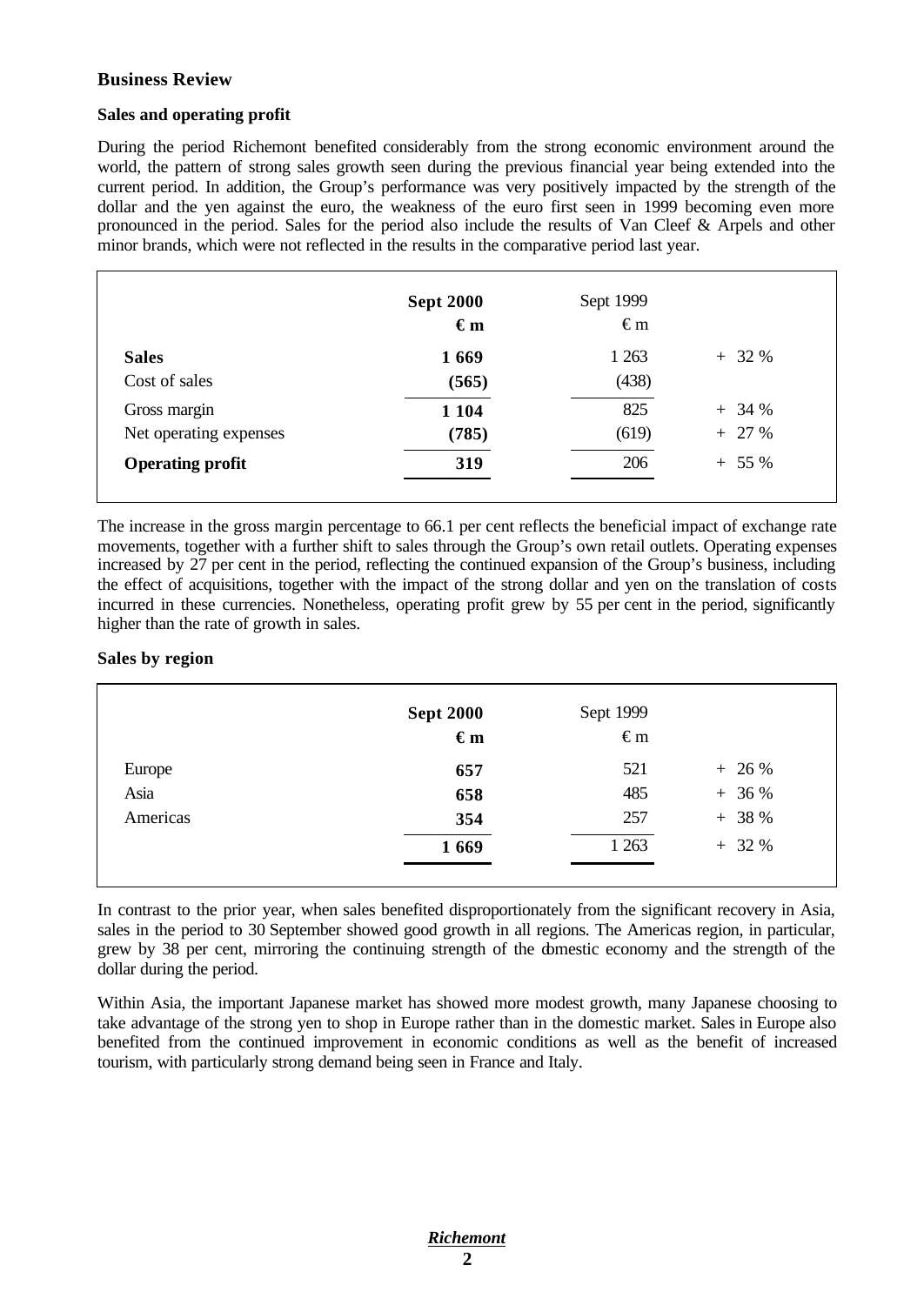#### **Sales by product line**

|                            | <b>Sept 2000</b><br>$\epsilon_{m}$ | Sept 1999<br>$\epsilon$ m |            |
|----------------------------|------------------------------------|---------------------------|------------|
| Jewellery                  | 379                                | 240                       | $+ 58 \%$  |
| Gold and jewellery watches | 374                                | 291                       | $+29%$     |
| Other watches              | 398                                | 309                       | $+29%$     |
| Leather goods              | 136                                | 115                       | $+ 18 \%$  |
| Writing instruments        | 109                                | 103                       | 6 %<br>$+$ |
| Menswear                   | 72                                 | 60                        | $+ 20 \%$  |
| Other                      | 201                                | 145                       | $+39%$     |
|                            | 1669                               | 1 2 6 3                   | $+32%$     |

Jewellery saw significant sales growth during the period. The increase is in part due to Van Cleef & Arpels, which was acquired in May 1999 and only included in the results of the Group with effect from 1 October 1999. Cartier's jewellery business enjoyed a buoyant first half year, the new *Cartier de Lune* high jewellery line, which was introduced at the beginning of the year, being well received by customers.

The continuing programme of new product launches by all brands has contributed in part to the growth of 29 per cent in sales of gold and jewellery watches. Richemont's watch brands reported excellent demand during the period. In particular Cartier's jewelled *Pasha*, Piaget's *Emperador* and Vacheron Constantin's *Carrée* models*,* which were introduced this year, have enjoyed good demand.

There has been a continued shift in the market towards white metals such as platinum, white gold and steel and the Group's brands have been well placed to take advantage of this trend. The new Cartier steel models targeted at younger customers **-** the steel *21 Chronoscaph* and the *21 Autoscaph* **-** have exceeded expectations, whilst Baume & Mercier have seen good sales, particularly in North America, with the introduction of the steel *Hampton Milleis* and the *Capeland Chronograph*. Panerai continued to develop its niche appeal with its special editions, whilst Alfred Dunhill's *Facet* range has been expanded to further broaden its appeal.

In terms of leather goods, sales increased by 18 per cent. Lancel in particular has revamped its product ranges, has implemented a programme of store renovations and is significantly expanding its geographical coverage. At Cartier, sales of leather goods were impacted by the phasing out of the *Bordeaux* range and the gradual introduction of the new *Cage de Cartier* product line in anticipation of the important pre-Christmas season. Sales of Montblanc's leather goods increased by some 50 per cent, reflecting the successful extension of the Montblanc brand in this market segment.

Writing instrument sales have shown modest growth as a result of a combination of factors. Montblanc, being the largest contributor in this sector, had benefited from very strong sales in the comparative period in 1999 linked to the 75th anniversary of its leading *Meisterstück* model range. In anticipation of the pre-Christmas season, Montblanc launched a major new range of models - the Montblanc *Bohème* - in autumn 2000.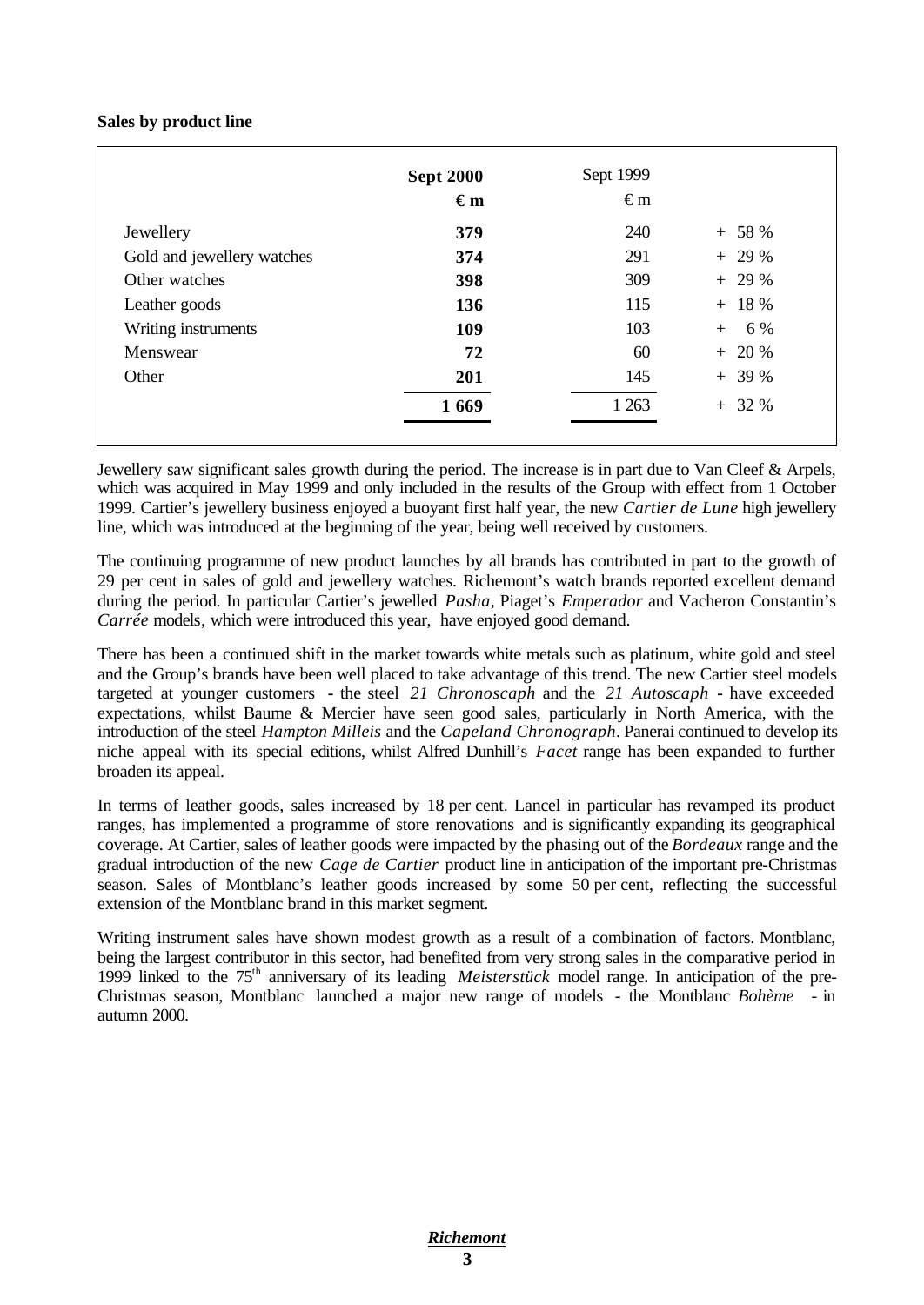Richemont's menswear brands, Alfred Dunhill, Hackett and Sulka, have also reported increased sales through expansion of the retail network in the case of Hackett and good sales in the important Asian markets for Alfred Dunhill, in part reflecting the benefits of the strong yen against the euro.

#### **Sales by distribution channel**

|                 | Sept 2000<br>$\begin{array}{c} \in m \\ \in m \end{array}$ | Sept 1999<br>$\epsilon$ m |           |
|-----------------|------------------------------------------------------------|---------------------------|-----------|
| Retail sales    | 721                                                        | 493                       | $+46%$    |
| Wholesale sales | 948                                                        | 770                       | $+ 23 \%$ |
|                 | 1669                                                       | 1 2 6 3                   | $+32%$    |

The substantial growth in retail sales in the period reflects the inclusion for the first time of Van Cleef  $\&$ Arpels and certain smaller brands which have a strong retail presence. Excluding the impact of acquisitions, retail sales grew by well in excess of 30 per cent, with Cartier in particular showing a broad-based increase in demand. Retail sales represented 43 per cent of total sales in the period, reflecting the benefits of the Group's long-term strategy of increasing its retail presence. At 30 September, the Group operated some 450 stores. A further 268 stores are operated on a franchise basis, contributing to the growth of 23 per cent in wholesale sales in the period.

#### **Les Manufactures Horlogères**

In July 2000, Richemont was successful in winning the auction process to acquire Les Manufactures Horlogères, the watchmaking division of Mannesmann AG. Richemont offered SFrs 2 800 million to acquire the 60 per cent of Jaeger LeCoultre, 100 per cent of IWC and 90 per cent of Lange & Söhne owned by Mannesmann. In a separate transaction, Richemont acquired the remaining 40 per cent of Jaeger LeCoultre formerly held by Audemars Piguet for SFrs 280 million.

The acquisition of Les Manufactures Horlogères is conditional upon certain regulatory approvals being obtained. It is currently anticipated that the transaction will be completed by 31 December 2000. Accordingly, neither the profit and loss account for the period nor the balance sheet at 30 September 2000 reflect the Mannesmann transaction in any way.

The investment in the 40 per cent of Jaeger LeCoultre acquired from Audemars Piguet is carried in the consolidated balance sheet at 30 September 2000 as a long-term investment pending conclusion of the acquisition of Les Manufactures Horlogères. The profit and loss account for the period under review does not reflect any share of the results of Jaeger LeCoultre in the period from July to September.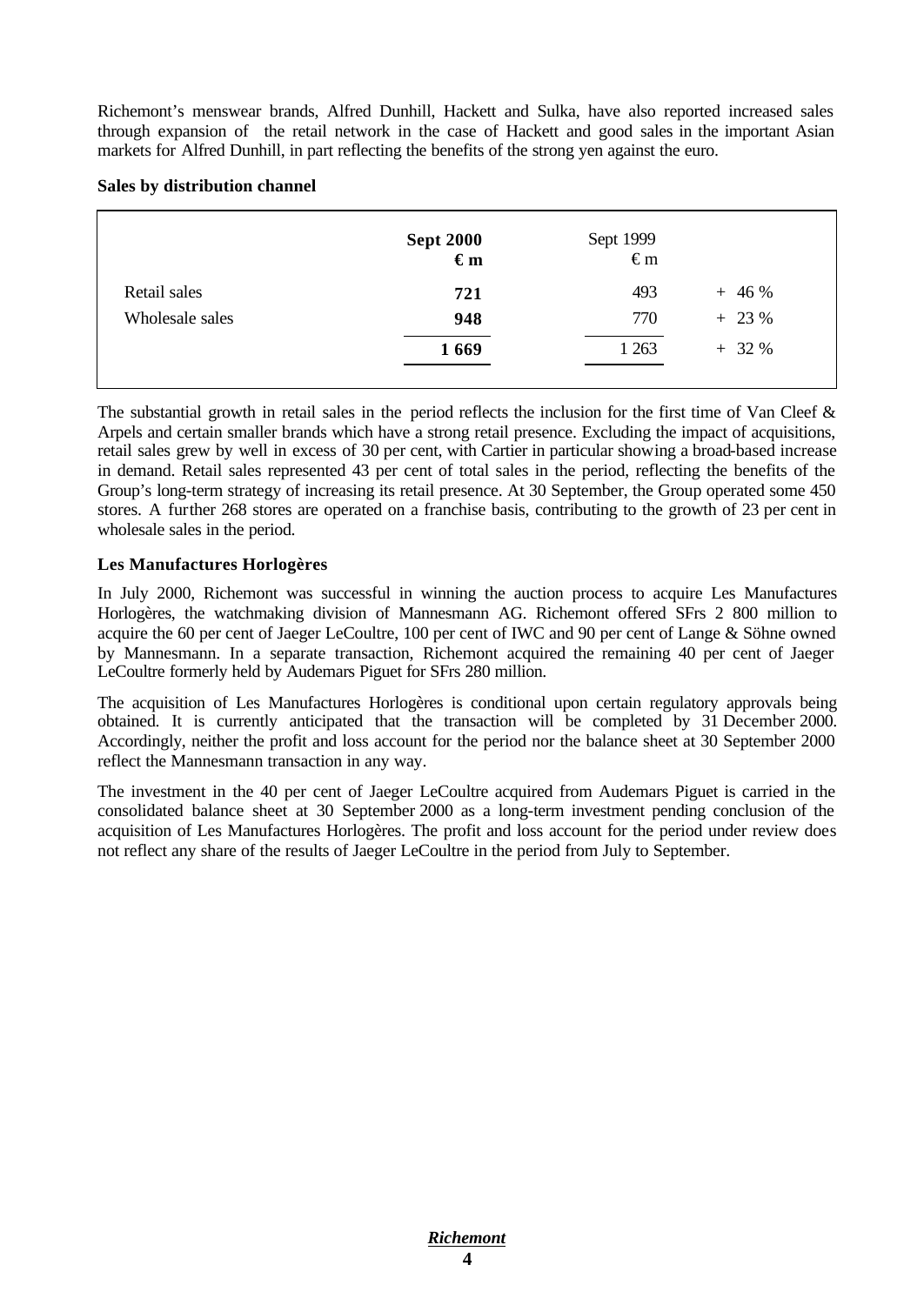#### **Consolidated profit and loss account**

The summary profit and loss account as well as the earnings per unit information set out below is presented on an adjusted basis, excluding the effects of goodwill amortisation and exceptional items from the results of both periods. A reconciliation of the profit and loss account on this basis to the result on a reported basis is presented as an appendix to this announcement.

|                                                           | <b>Sept 2000</b><br>$\epsilon_{m}$ | Sept 1999<br>$\epsilon$ m |
|-----------------------------------------------------------|------------------------------------|---------------------------|
| <b>Operating profit</b>                                   | 319                                | 206                       |
| Net investment income / (expense)                         | 5                                  | (11)                      |
| <b>Profit before taxation</b>                             | 324                                | 195                       |
| <b>Taxation</b>                                           | (96)                               | (60)                      |
| <b>Profit after taxation</b>                              | 228                                | 135                       |
| Minority interests                                        | (1)                                | (1)                       |
| Attributable profit of the parent and<br>its subsidiaries | 227                                | 134                       |
| Share of attributable profit of associates:               | 236                                | 209                       |
| <b>British American Tobacco</b>                           | 250                                | 217                       |
| <b>Hanover Direct</b>                                     | (14)                               | (4)                       |
| $Canal+$                                                  |                                    | (4)                       |
| <b>Attributable profit of the Group</b>                   | 463                                | 343                       |
| Earnings per unit – basic                                 | €83.10                             | €60.63                    |
| Earnings per unit – fully diluted                         | €82.33                             | € $60.05$                 |

Net investment income in the period amounted to  $\epsilon$ 5 million, compared to an expense of  $\epsilon$ 11 million in the prior year. This largely reflected the availability of the proceeds of the partial disposal of the Group's interest in British American Tobacco preference shares in June 2000, which provided the Group with some € 740 million in cash. In addition, the result for the period included dividend income of € 18 million received from Vivendi, whereas Richemont had equity accounted the interest in Canal+ during the six month period to 30 September 1999 prior to the exchange of that interest for the Vivendi shareholding.

At 29.6 per cent, the effective taxation rate during the period is in line with that applicable during the prior year.

#### **Earnings per unit**

Basic earnings per unit is calculated by reference to the weighted average number of units outstanding during the year of 5577 354 (1999: 5650 963) units and the attributable profit of the Group on an adjusted basis of  $\in$ 463 million (1999:  $\in$ 343 million) for the period. This takes into account the effects of the buyback of units implemented during the current period and previous years.

Fully diluted earnings per unit have grown by some 37 per cent to  $\epsilon$ 82.33. Fully diluted earnings per unit is calculated by reference to 5742 000 units outstanding (1999: 5742 000 units) and attributable profit on an adjusted basis for the year of  $\epsilon$ 472 million (1999:  $\epsilon$ 345 million) which reflects the notional additional interest of  $\epsilon$ 9 million (1999:  $\epsilon$ 2 million) which would have accrued to the company had the full number of shares been outstanding during the period.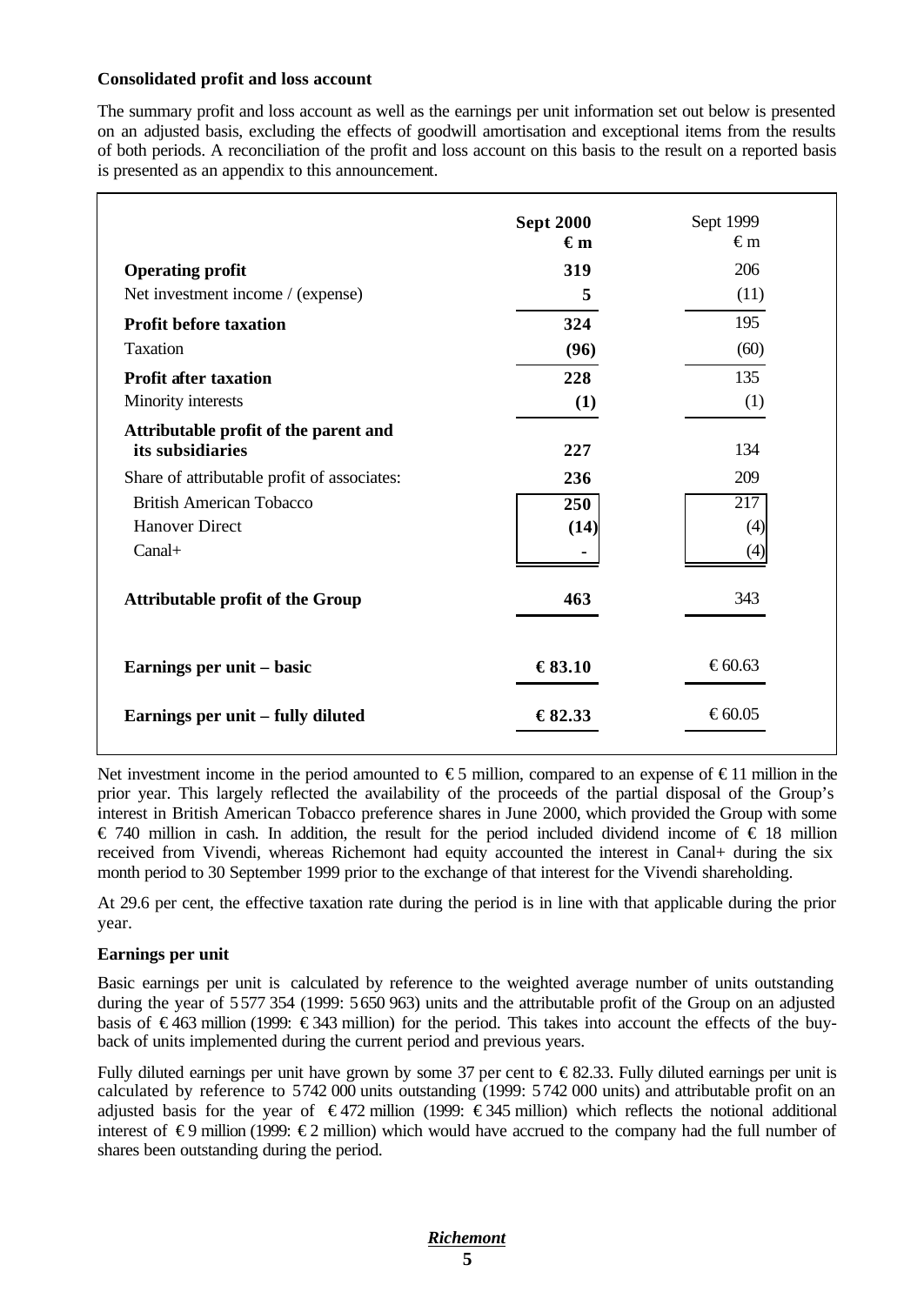#### **Associated companies**

**British American Tobacco** - In the six month period to 30 September 2000, profits from Richemont's tobacco interests increased by 15 per cent to  $\epsilon$ 250 million.

Comparison of the results of the Group's tobacco interests in the current period against those of 1999 remains difficult for a number of reasons. Whereas the results in the six month period to 30 September 2000 reflect the inclusion of the former Rothmans International companies in the enlarged BAT organisation for the entire six month period, the comparative figures in the period to 30 September 1999 reflected Richemont's 66.7 per cent ownership of Rothmans International in the months of April and May and Richemont's effective interest of 23.3 per cent in the enlarged BAT for the period June to September 1999 following the merger.

In addition, the current period saw a reduction in Richemont's effective interest in BAT. During the period from 1 April 2000 to 7 June 2000, Richemont held an effective interest of 23.3 per cent in BAT. From 7 June that interest was reduced from 23.3 per cent to 21.1 per cent following the partial disposal by Richemont of its holding of BAT preference shares under the terms of a put option granted by BAT at the time of the merger with Rothmans International.

As BAT's financial year ends on 31 December, Richemont's accounting treatment involves adjustments to the results presented by BAT to bring these into line with Richemont's 31 March financial year-end. The results presented in respect of BAT in the current report are therefore based on BAT's results for the nine month period to 30 September 2000, adjusted to eliminate the results for the quarter to 31 March 2000. In addition, the application of differing accounting standards requires certain adjustments to be made to the results of BAT for inclusion in Richemont's financial statements. Details of the adjustments are set out in Appendix 2 of this document. Richemont's share of BAT's results in euro terms have been further positively influenced by the strength of sterling against the euro during the period.

British American Tobacco's results for the period to 30 September 2000 showed satisfactory growth. The merger with Rothmans International in June 1999 has resulted in considerably increased sales and operating profit and, for the nine month period to 30 September 2000, adjusted earnings per share of the enlarged BAT, arguably the best measure of the company's performance since the merger, increased by 8 per cent in sterling terms.

In its report on the results for the nine month period to 30 September 2000, BAT management commented that the integration of the Rothmans International business into BAT was well advanced and that synergy benefits continued to be delivered well ahead of schedule. Despite a fall of some 3per cent in cigarette volumes on a comparable basis (excluding the positive impact of the inclusion of the sales volumes of the former Rothmans International companies), changes in the sales mix - with increased volumes in terms of both 'international' and 'light' brands - resulted in higher margins. In various regions around the world the merger with Rothmans International has significantly enhanced the sales performance and profitability of British American Tobacco. Equally, global procurement initiatives and further rationalisation of production facilities have had a positive impact on manufacturing costs.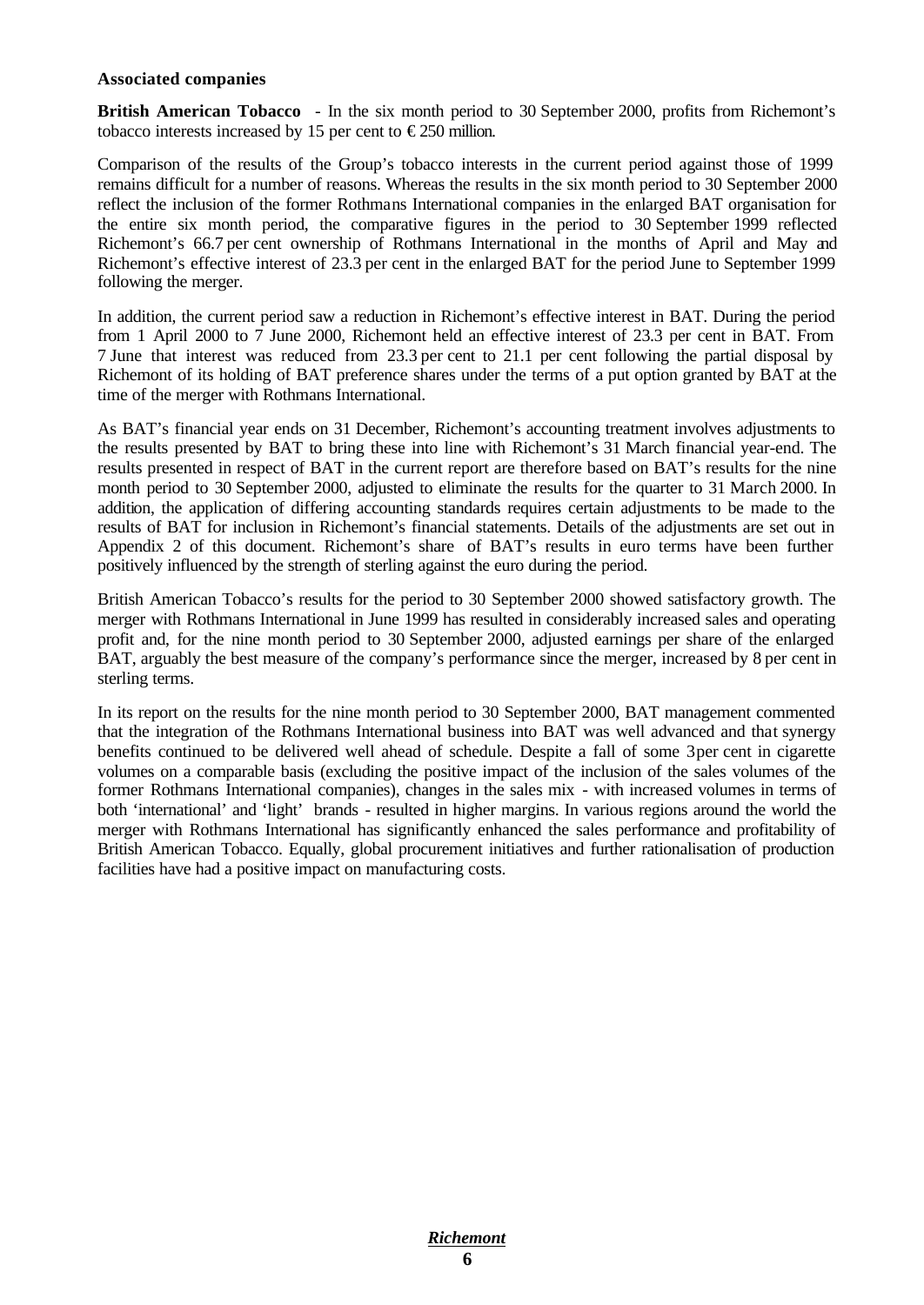#### **Associated companies**

**Hanover Direct** - During the period under review the Group's share of the losses reported by Hanover Direct increased from  $\epsilon$ 4 million to  $\epsilon$ 14 million. This was largely due to the continued development of Hanover Direct's e-commerce based initiatives, in particular the expansion of its third party order fulfillment capability. Given the dramatic changes which have been seen since the spring of 2000 in terms of the outlook for e-commerce businesses, Hanover Direct has undertaken a re-evaluation of its strategy in this area with a view to adding scale and critical mass and reducing its operating losses by taking advantage of consolidation opportunities. During the period, Richemont has invested a further \$ 70 million in Hanover Direct by way of redeemable preference shares. These funds were utilised to retire debt and provide additional liquidity to the company.

**Canal+ / Vivendi** - Richemont's interest in Canal+ was exchanged for a 2.9 per cent shareholding in Vivendi in September 1999. Accordingly, in the results for the comparative period, Richemont equity accounted its 15 per cent interest in Canal+. In the current period, Richemont accounted for its 2.9 per cent interest in Vivendi as a short-term investment, reporting the dividend income of € 18 million received from Vivendi as an element of net investment income. The investment in Vivendi was sold in September 2000 for  $\epsilon$ 1 176 million, representing the final realisation of Richemont's interests in the electronic media industry. In consequence of this transaction, the Group has realised an exceptional gain of some  $\epsilon$ 533 million in the current period.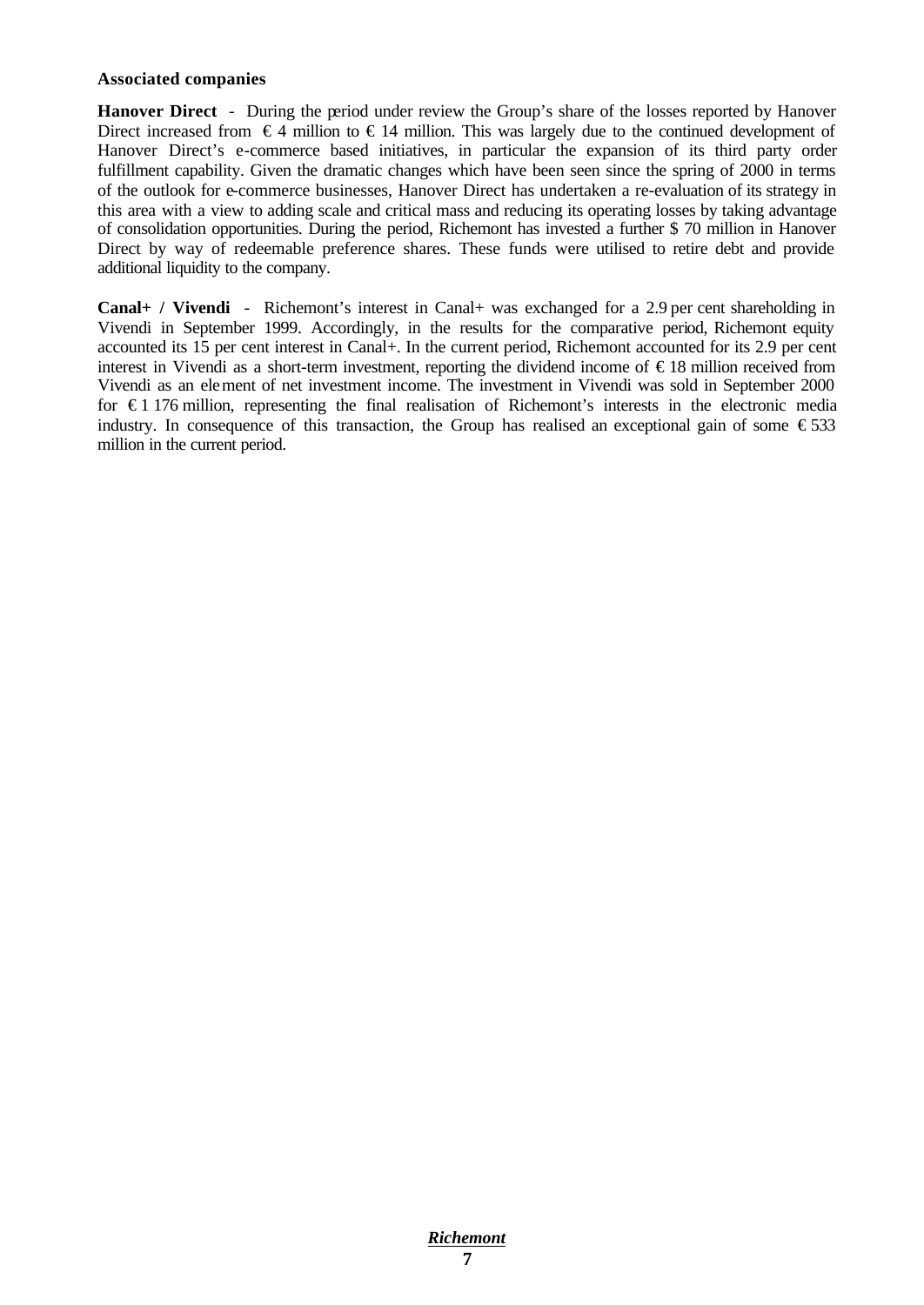#### **Consolidated Cash Flow Statement**

|                                                         | <b>Sept 2000</b> | Sept 1999 |
|---------------------------------------------------------|------------------|-----------|
|                                                         | $\epsilon_{m}$   | €m        |
| Operating profit                                        | 319              | 206       |
| Depreciation and other non-cash items                   | 47               | 42        |
| Increase in working capital                             | (79)             | (63)      |
| Net cash inflow from operating activities               | 287              | 185       |
| Dividends received from associates                      | 236              | 52        |
| Returns on investments and servicing of finance         | 7                | (9)       |
| <b>Taxation</b> paid                                    | (64)             | (56)      |
| Net acquisitions of tangible fixed assets               | (82)             | (57)      |
| Buy-back of Richemont units                             | (142)            | (79)      |
| Proceeds on redemption of BAT preference shares         | 741              |           |
| Proceeds of disposal of Vivendi shares                  | 1 1 7 6          |           |
| Other acquisitions and investments                      | (226)            | (281)     |
| Net cash inflow / (outflow) before financing activities | 1933             | (245)     |
| (Repayment of) / increase in long-term borrowings       | (677)            | 8         |
| Exchange rate effects                                   | (39)             | (2)       |
| Increase / (decrease) in cash, cash equivalents         |                  |           |
| and short-term borrowings                               | 1 2 1 7          | (239)     |
| Cash and cash equivalents at beginning of period        | (291)            | 109       |
| Cash and cash equivalents at end of period              | 926              | (130)     |
|                                                         |                  |           |

Net cash inflow from operating activities increased substantially during the period, reaching €287 million. This reflected the growth in operating profit in the period. Operating working capital increased in line with the growth in sales.

Dividends received from associates reflects the dividends received from BAT in the period, being the final dividend in respect of BAT's financial year ended 31 December 1999 and the interim dividend in respect of its current financial year. In the prior year, only an interim dividend was received from BAT - the previous year's final dividend being paid prior to the merger of BAT with Rothmans International.

During the period, Richemont bought back 50 000 'A' units through the market. A total of 200 000 units have been acquired in the period from February 1999 to September 2000 linked to the implementation of long-term, unit-based executive compensation schemes.

In June 2000, the Group put one half of its holding of BAT preference shares back to that company under the terms of the agreement relating to the merger of BAT and Rothmans International. The Group's holding of BAT ordinary shares was not reduced in any way. The remaining preference shares fall to be redeemed, unless previously sold by Richemont, on the fifth anniversary of the transaction in June 2004.

The Group also disposed of its interest in Vivendi during the period, realising  $\epsilon$  1.176 million.

Linked to the acquisition of Les Manufactures Horlogères from Mannesmann, Richemont acquired the 40 per cent interest in Jaeger LeCoultre held by Audemars Piguet for a consideration amounting to SFrs 230 million  $(E151 \text{ million})$ . A further SFrs 50 million will be payable to Audemars Piguet in respect of this investment upon completion of the acquisition of the remaining shareholding in Jaeger LeCoultre from Mannesmann. Other investments includes \$70 million (€75 million) invested in Hanover Direct preference shares.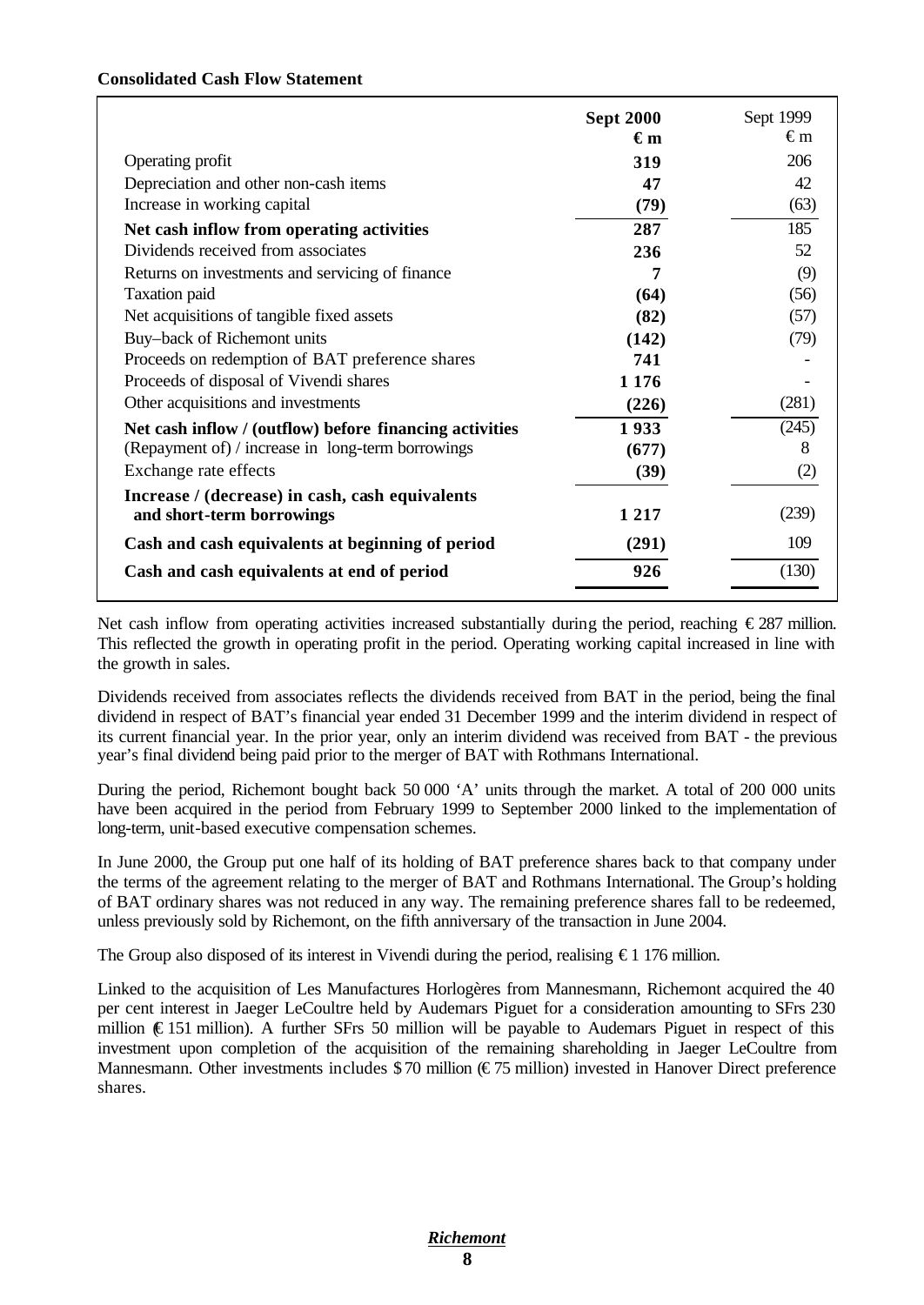#### **Consolidated Balance Sheet**

|                                                  | 30 Sept 2000<br>$\epsilon_{\rm m}$ | 31 March 2000<br>€m |
|--------------------------------------------------|------------------------------------|---------------------|
| <b>Fixed assets</b>                              |                                    |                     |
| Tangible                                         | 553                                | 483                 |
| Investments in associated companies              | 623                                | 512                 |
| Other assets                                     | 367                                | 885                 |
|                                                  | 1543                               | 1880                |
| Net working capital                              | 1 0 2 9                            | 1 1 7 5             |
| Net operating assets                             | 2572                               | 3 0 5 5             |
| Goodwill                                         | 4 3 2 7                            | 4910                |
| Net cash / (borrowings)                          | 862                                | (1004)              |
| Cash, cash equivalents and short-term borrowings | 926                                | (291)               |
| Long-term borrowings                             | (64)                               | (713)               |
| Other long-term liabilities                      | (115)                              | (102)               |
|                                                  | 7646                               | 6859                |
| Capital employed                                 |                                    |                     |
| Unitholders' funds                               | 7518                               | 6 7 3 2             |
| Minority interests                               | 128                                | 127                 |
|                                                  | 7646                               | 6859                |

Tangible fixed assets increased by  $\epsilon$  70 million, largely reflecting further investment in the Group's retail network and watchmaking facilities during the period.

The increase in investments in associated undertakings reflects a further investment of \$ 70 million  $(\text{\textsterling}75$  million) in Hanover Direct in the form of redeemable preference shares together with the increase in the Group's equity accounted share of the net assets of British American Tobacco. Although the Group's effective interest in BAT was reduced from 23.3 per cent at 31 March 2000 to 21.1 per cent at 30 September, the underlying asset base of BAT in euro terms increased during the period, offsetting the reduction in the percentage held.

During the period, Richemont acquired a 40 per cent interest in the Swiss watchmaker Jaeger LeCoultre for a cash consideration of SFrs 230 million. This is included as an investment in other assets as at 30 September 2000.

Net working capital decreased by €146 million in balance sheet terms, reflecting non-operating items, such as the dividend of  $\epsilon$ 133 million payable to unitholders in October and the reduction in non-trade receivables compared to the position at 31 March 2000. The largest element of the receivables at 31 March was the final dividend of €158 million from BAT, which was received in April.

Goodwill decreased by  $\epsilon$  583 million, largely as a consequence of the partial disposal of the Group's interest in BAT preference shares during the period.

Long-term borrowings in the amount of  $\epsilon$ 677 million were repaid during the period out of the proceeds of the partial disposal of the Group's interest in BAT preference shares and the sale of the Vivendi interest. As at 30 September 2000, the Group had net cash resources amounting to  $\epsilon$ 862 million.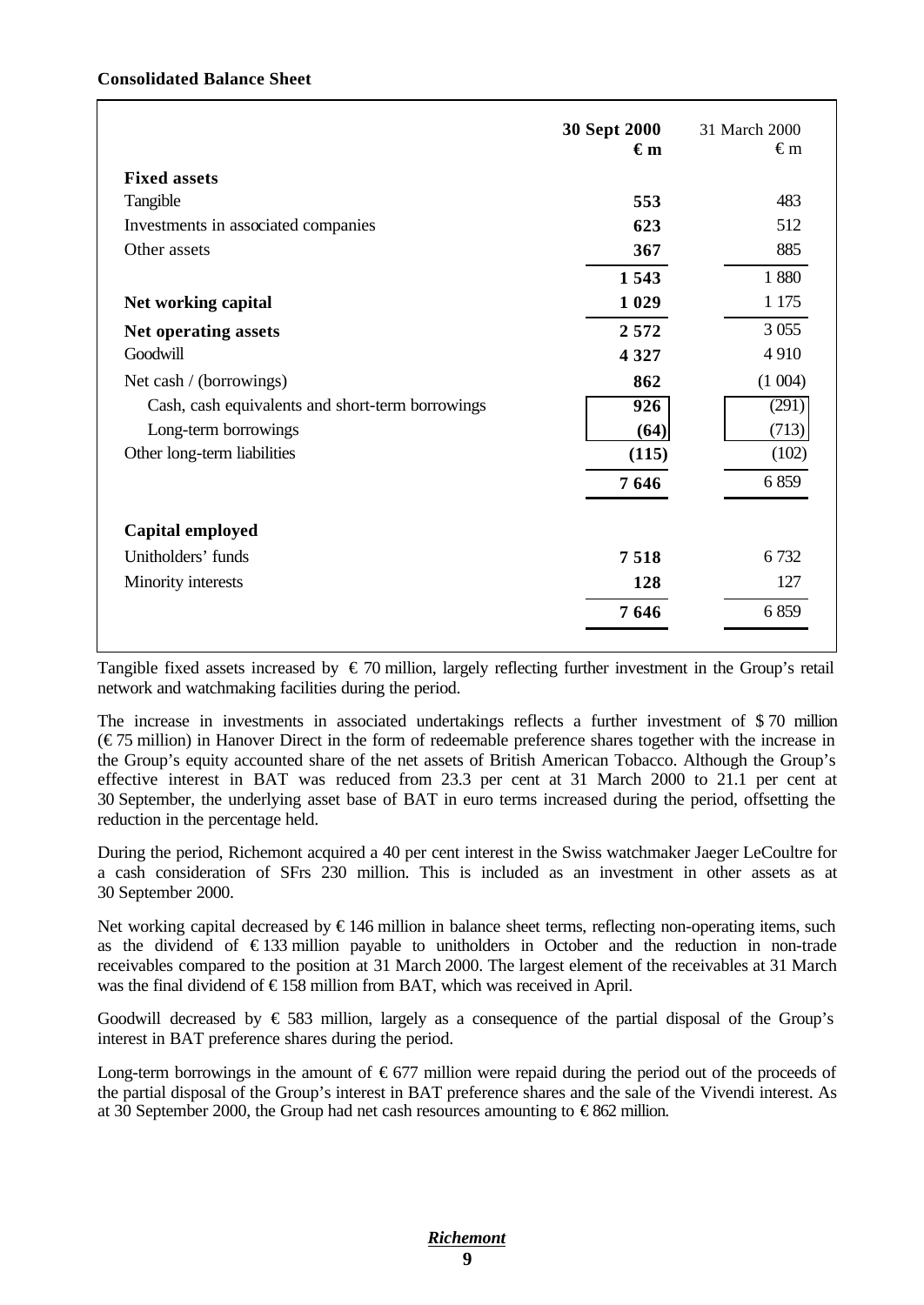|                                                                                                                                  | <b>Sept 2000</b><br>€m | Sept 1999<br>€m |
|----------------------------------------------------------------------------------------------------------------------------------|------------------------|-----------------|
| Profit attributable to unitholders on an adjusted basis                                                                          | 463                    | 343             |
| Goodwill amortisation                                                                                                            | (151)                  | (137)           |
| Exceptional items:                                                                                                               | 706                    | 2 5 7 8         |
| gain on the sale of investment in Vivendi                                                                                        | 533                    |                 |
| gain on partial disposal of BAT preference shares                                                                                | 189                    |                 |
| gain arising from merger of Rothmans International<br>and BAT<br>as reported by associated companies<br>$\overline{\phantom{a}}$ | (16)                   | 2 5 8 2<br>(4)  |
| Profit attributable to unitholders on a reported basis                                                                           | 1018                   | 2 7 8 4         |
| Dividend declared                                                                                                                | (133)                  | (116)           |
| Buy-back of Richemont units                                                                                                      | (142)                  | (79)            |
| Translation and other adjustments                                                                                                | 43                     | (152)           |
| Net increase in unitholders' funds                                                                                               | 786                    | 2437            |
| Unitholders' funds at the beginning of the period                                                                                | 6732                   | 4 0 4 7         |
| Unitholders' funds at the end of the period                                                                                      | 7518                   | 6484            |

Unitholders' funds increased by  $\epsilon$  786 million during the period, the attributable profit of the Group on an adjusted basis of  $\epsilon$ 463 million being increased by the effect of exceptional items offset to some extent by goodwill amortisation. At the annual meeting of shareholders held in September 2000, a dividend of  $\epsilon$ 24.0 per unit was approved, a total of € 133 million being paid to unitholders in October 2000. In addition, the completion of the unit buy-back programme gave rise to an accounting adjustment of € 142 million in terms of the value of the units acquired during the period since 31 March 2000.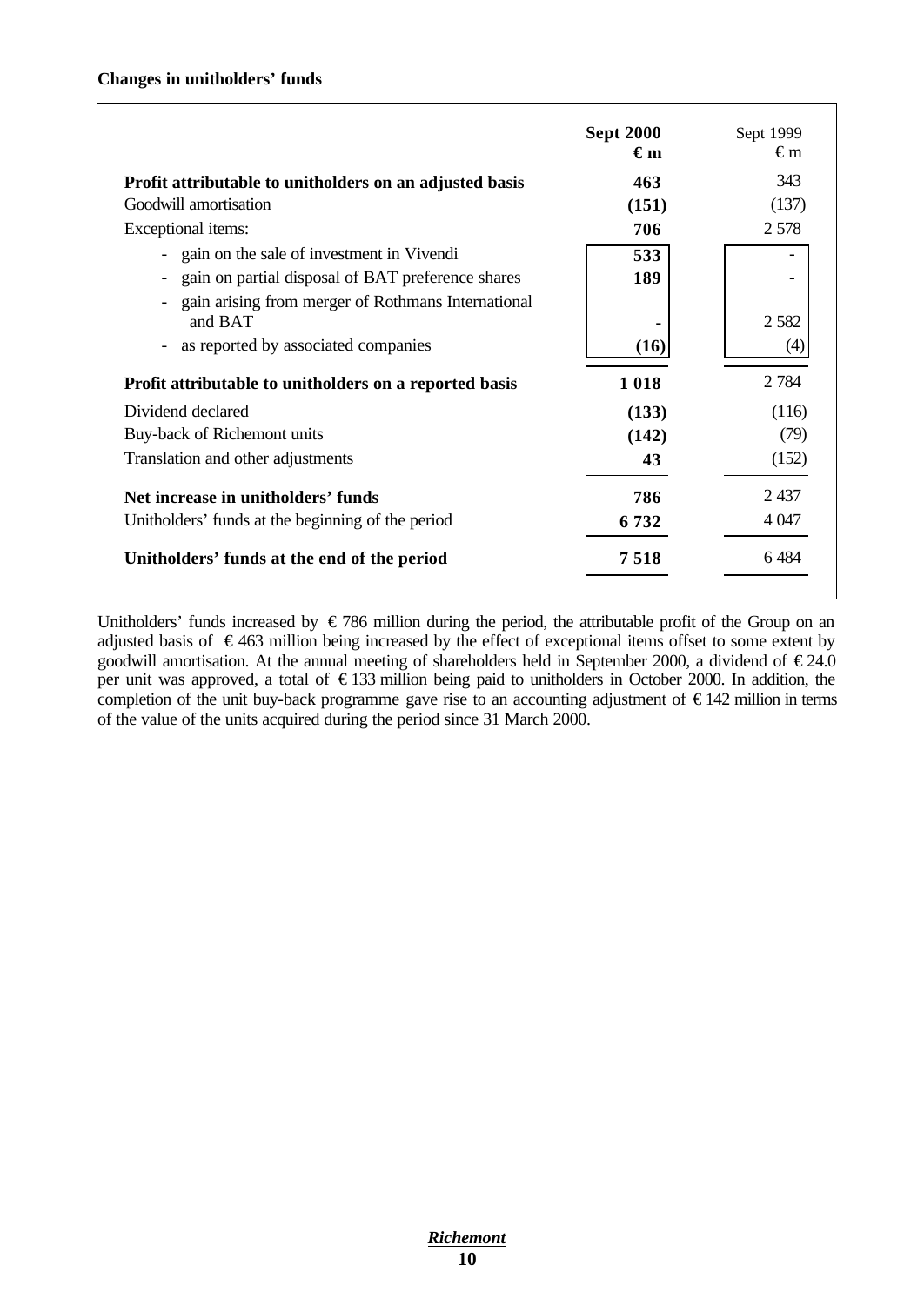#### **Accounting policies**

The interim financial statements have been prepared in accordance with the same accounting polic ies as those set out on pages 51 to 53 of the Annual Report for the year to 31 March 2000.

#### **Swiss Stock Exchange compliance**

These interim financial statements comply with the listing rules of the Swiss Stock Exchange.

#### **Outlook**

As Richemont's associated companies are publicly quoted, it would be inappropriate for Richemont to comment on the earnings outlook for these businesses. The following comments are therefore confined to the Group's luxury goods businesses.

The Group's results for the first six months of the current financial year are undoubtedly most satisfactory. They reflect the very positive economic climate which has prevailed in most major industrialised countries during the period, together with the unusually favourable impact of the weakness of the euro against both the dollar and the yen. This highly beneficial combination of favourable trading conditions and exchange rates will, of course, not continue indefinitely.

At this time it is very difficult to make predictions as to the likely performance of the Group in the coming six month period. We are naturally cautious. It should be noted that Richemont recorded exceptionally strong sales growth of more than 30 per cent in the second half of the financial year to 31 March 2000, setting a higher hurdle than that which has faced the Group over the first six months of the current year. Whilst retail sales remain generally strong, wholesale sales in September and October have shown lower year-on-year rates of growth and it remains to be seen how these will develop in the months to come. The pre-Christmas period is key to the Group's performance and, as in prior years, we anticipate issuing a brief statement in mid-January summarising the Group's trading performance during the December quarter.

**Nikolaus Senn Johann Rupert Chairman Chief Executive**

Compagnie Financière Richemont AG Zug, 20 November 2000

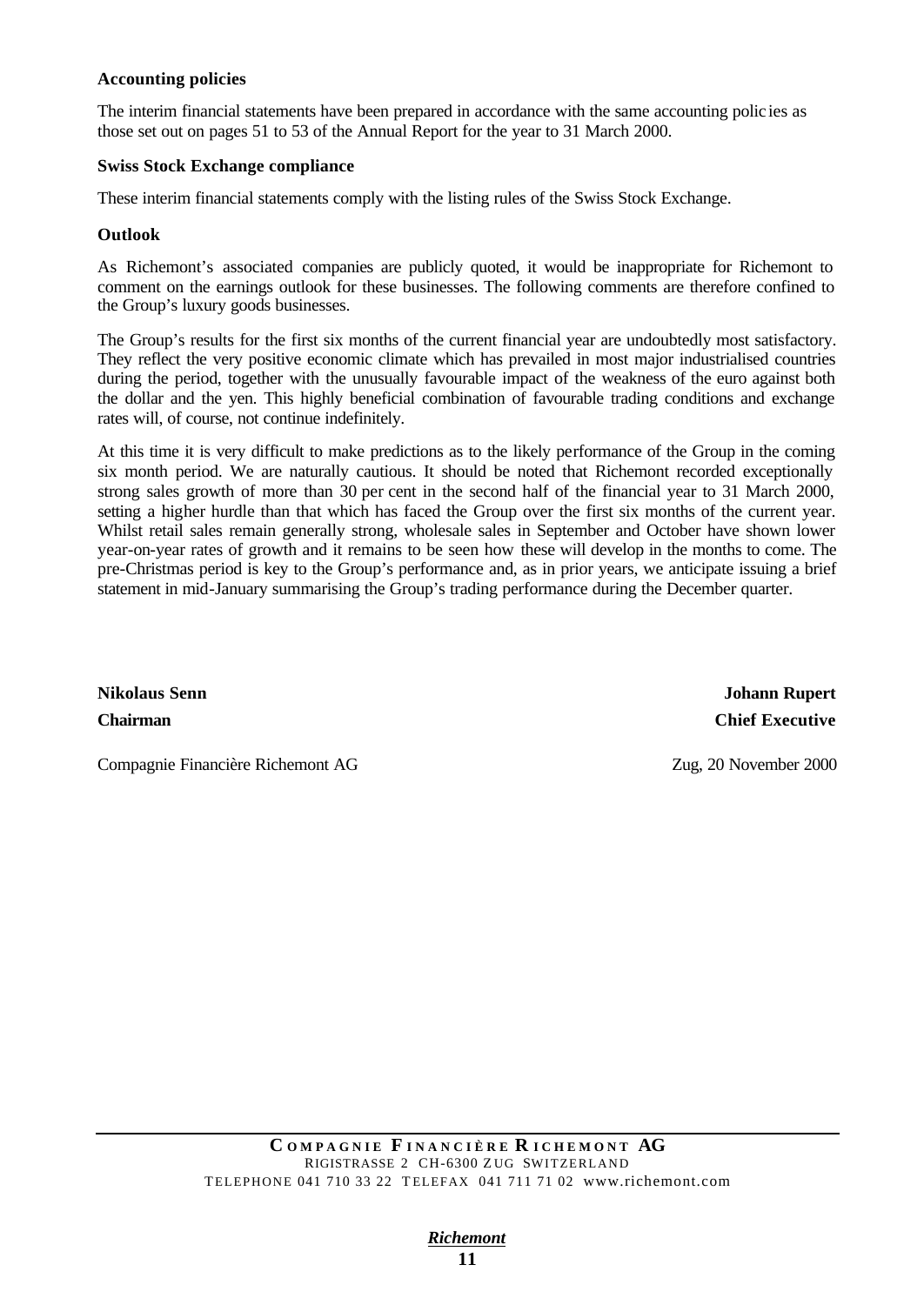# **Appendix 1**

### **Consolidated profit and loss account – on a reported basis**

| <b>Notes</b>                                                                                                                        |                | <b>Sept 2000</b><br>$\epsilon_{m}$ | Sept 1999<br>€m |
|-------------------------------------------------------------------------------------------------------------------------------------|----------------|------------------------------------|-----------------|
| <b>Operating profit</b>                                                                                                             |                | 319                                | 206             |
| Goodwill amortisation                                                                                                               | 1              | (48)                               | (36)            |
| <b>Exceptional</b> items                                                                                                            | $\overline{2}$ | 722                                | 2 5 8 2         |
| Profit before net investment income / (expense) and taxation                                                                        |                | 993                                | 2 7 5 2         |
| Net investment income / (expense)                                                                                                   |                | 5                                  | (11)            |
| <b>Profit before taxation</b>                                                                                                       |                | 998                                | 2 741           |
| Taxation                                                                                                                            |                | (96)                               | (60)            |
| <b>Profit after taxation</b>                                                                                                        |                | 902                                | 2681            |
| Minority interests                                                                                                                  |                | $\mathbf{1}$                       | (1)             |
| Attributable profit of the parent and its subsidiaries                                                                              |                | 903                                | 2680            |
| Share of attributable profit of associates                                                                                          |                | 115                                | 104             |
| Share of attributable profit on an adjusted basis                                                                                   |                | 236                                | 209             |
| Goodwill amortisation in respect of associates                                                                                      |                | (105)                              | (101)           |
| Share of exceptional items reported by associates                                                                                   |                | (16)                               | (4)             |
| Attributable profit of the Group on a reported basis                                                                                |                | 1018                               | 2 7 8 4         |
| A summary of the effects of goodwill amortisation<br>and exceptional items on profit attributable to unitholders<br>is shown below: |                |                                    |                 |
| Attributable profit of the Group on a reported basis                                                                                |                | 1018                               | 2 7 8 4         |
| Elimination of goodwill amortisation                                                                                                | $\mathbf{1}$   | 151                                | 137             |
| Reported by the parent and its subsidiaries                                                                                         |                | 48                                 | 36              |
| In respect of associates                                                                                                            |                | 105                                | 101             |
| Minority interests                                                                                                                  |                | (2)                                |                 |
| Elimination of exceptional items                                                                                                    |                | (706)                              | (2578)          |
| Gain on the sale of investment in Vivendi                                                                                           |                | (533)                              |                 |
| Gain on the partial disposal of BAT preference shares                                                                               |                | (189)                              |                 |
| Gain arising from Rothmans International / BAT merger                                                                               |                |                                    | (2582)          |
| Items reported by BAT                                                                                                               |                | 16                                 | 4               |
| Attributable profit of the Group on an adjusted basis                                                                               |                | 463                                | 343             |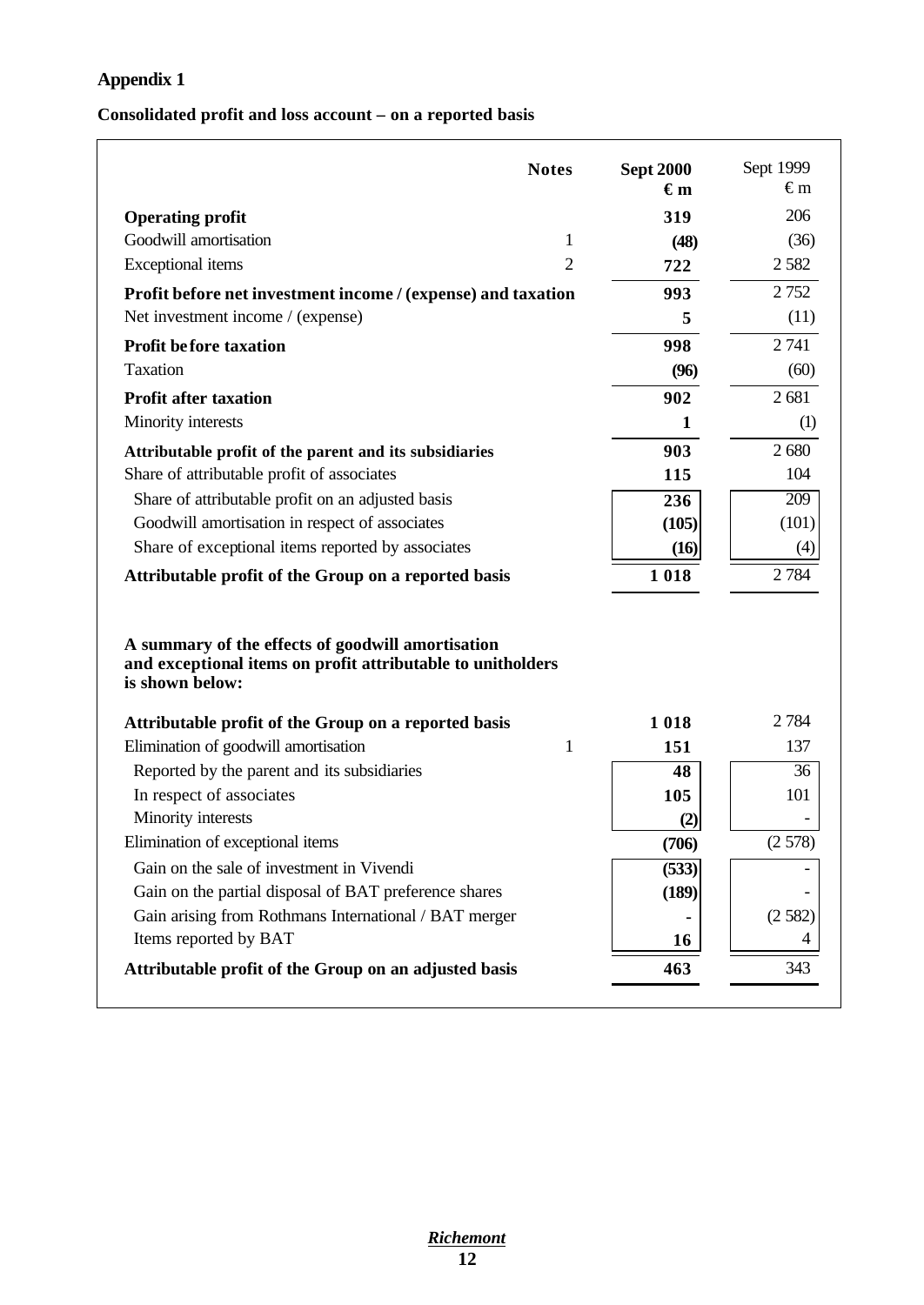#### **Note 1 - Goodwill amortisation**

The reported results reflect the Group's accounting policy of amortising goodwill through the consolidated profit and loss account. The goodwill amortisation charge at the pre-tax profit level for the six months ended 30 September 2000 was  $\epsilon$ 48 million. An additional goodwill amortisation charge of  $\epsilon$ 105 million arises in respect of the Group's interest in associated companies. Of this, € 103 million relates to the Group's investment in BAT. The goodwill amortisation relating to minority interests is in respect of goodwill arising on the acquisition of Van Cleef & Arpels.

#### **Note 2 - Exceptional items**

#### **a) Gain on partial disposal of BAT preference shares**

The exceptional gain of  $\epsilon$ 189 million in the six months to 30 September 2000 represents Richemont's gain on the partial disposal of its holding of BAT preference shares. Under the terms of the merger agreement between Richemont, Rembrandt Group Limited ('Rembrandt') and BAT, up to half of the convertible redeemable preference shares were redeemable for cash at a fixed price of £ 5.75 per share on 7 June 2000. As provided for under the merger agreement, in December 1999 and March 2000 Richemont and Rembrandt jointly notified BAT that they wished to redeem these shares. As a result, Richemont and Rembrandt have redeemed a total of 120.8 million convertible redeemable preference shares, resulting in a cash payment to Richemont of £463 million or  $\epsilon$ 741 million on 7 June 2000. The gain is calculated on the basis of the redemption proceeds less the value of the share of BAT's net assets attributable to the preference shareholding at the date of transaction together with goodwill and costs related thereto. On a consolidated basis there is no tax effect.

#### **b) Gain on the sale of investment in Vivendi**

The exceptional gain in the six months to 30 September 2000 represents Richemont's gain on disposal of its holding of 17.5 million shares in Vivendi. The gain of  $\epsilon$ 533 million is calculated by reference to the proceeds less the carrying value of Vivendi together with costs related thereto. The Group had previously hedged the value of the investment such that the net proceeds on disposal amounted to  $\epsilon$  176 million. Once again, on a consolidated basis there is no tax effect.

|  | Note 3 - Earnings per unit on a reported basis |  |  |  |  |  |
|--|------------------------------------------------|--|--|--|--|--|
|--|------------------------------------------------|--|--|--|--|--|

|                                               | <b>Sept 2000</b> | Sept 1999 |
|-----------------------------------------------|------------------|-----------|
| Earnings per unit on a reported basis - basic | €182.45          | €492.50   |
| - fully diluted                               | €178.83          | €485.07   |

Basic earnings per unit is calculated by reference to the weighted average number of units outstanding during the year of 5 577 354 units (1999: 5 650 963) and the attributable profit of the Group of €1 018 million for the period (1999: €2 784 million). This takes into account the effects of the buy-back of units implemented during the current period and previous years.

Fully diluted earnings per unit is calculated by reference to 5742 000 units outstanding (1999: 5742 000 units) and attributable profit for the period of  $\epsilon$ 1 027 million (1999:  $\epsilon$ 2 786 million) which reflects the notional additional interest of  $\epsilon$ 9 million (1999:  $\epsilon$ 2 million) which would have accrued to the company had the full number of shares been outstanding during the period.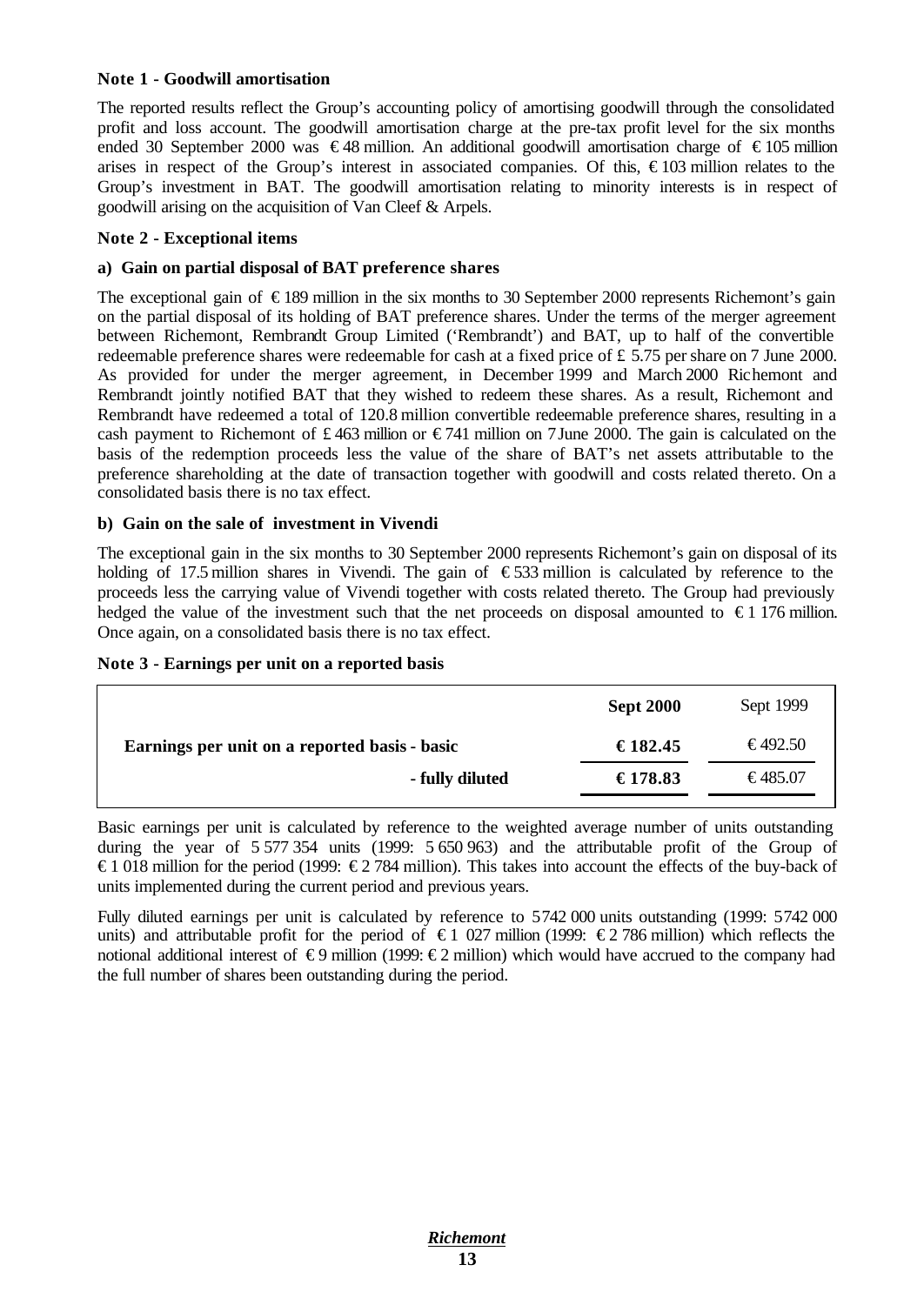### **Appendix 2**

#### **Accounting treatment of British American Tobacco**

Richemont's accounting policies conform with the valuation principles of International Accounting Standards ('IAS') whereas BAT prepares its financial statements under UK Generally Accepted Accounting Principles ('UK GAAP'). In consequence, Richemont is required to make certain adjustments to the results of BAT as presented to bring them into line with IAS. These adjustments are set out in the table below.

|                                                                                                                                                                                                                                                           | 2000<br>$\mathbf{f}$ m | 1999<br>$£$ m |
|-----------------------------------------------------------------------------------------------------------------------------------------------------------------------------------------------------------------------------------------------------------|------------------------|---------------|
| Attributable profit as reported by BAT for the nine months ended                                                                                                                                                                                          |                        |               |
| 30 September (1999: three months)                                                                                                                                                                                                                         | 529                    | 200           |
| Less: Attributable profit for the quarter ended 31 March 2000                                                                                                                                                                                             | (55)                   |               |
| Add: Attributable profit for the month of June 1999                                                                                                                                                                                                       |                        | 73            |
| Adjustments:                                                                                                                                                                                                                                              |                        |               |
| - in respect of deferred taxation (see below)                                                                                                                                                                                                             | (12)                   | 79            |
| - to eliminate goodwill amortisation                                                                                                                                                                                                                      | 192                    | 91            |
| - to eliminate exceptional items:                                                                                                                                                                                                                         |                        |               |
| - restructuring costs arising from the merger                                                                                                                                                                                                             | 44                     | 64            |
| - restructuring costs arising from Imasco transaction                                                                                                                                                                                                     | 2                      |               |
| charge on acquisition of Japanese distributor                                                                                                                                                                                                             | $\mathbf{1}$           |               |
| - gain on disposal of brands                                                                                                                                                                                                                              |                        | (52)          |
| Adjusted attributable profit of BAT for the six month period<br>(1999: four months)                                                                                                                                                                       | 701                    | 455           |
| Richemont's 66.7 % share of the attributable profit of Rothmans<br>International for the period 1 April 1999 to 31 May 1999<br>Richemont's 23.3 % share of the attributable profit of BAT<br>for the period 1 April 2000 to 7 June 2000, (1999: 1 June to |                        | 36            |
| 30 September)                                                                                                                                                                                                                                             | 54                     | 106           |
| Richemont's 21.1 % share of the attributable profit of BAT<br>for the period 8 June 2000 to 30 September 2000                                                                                                                                             | 99                     |               |
| Results of the Group's tobacco interests for the period<br>1 April to 30 September                                                                                                                                                                        | 153                    | 142           |
|                                                                                                                                                                                                                                                           | $\epsilon_{m}$         | €m            |
| Converted at the average $E$ rate of 0.61 for the period to<br>September 2000 (1999: 0.66)                                                                                                                                                                | 250                    | 217           |

In the prior period, a significant adjustment was made to the results of BAT in terms of the different accounting treatment of deferred taxation, most importantly in terms of the costs incurred by BAT's subsidiary in the United States under the master settlement reached by the tobacco industry with the majority of states during 1998. That accounting adjustment related to the timing of the deductibility for tax purposes of the settlement payments accrued in the first year of operation of the scheme. In the period to 30 September 2000, a significantly smaller adjustment has been made in respect of the tax treatment of the payments. Although there remains a permanent difference between the timing of the deductibility of the settlement payments for tax purposes between IAS and UK GAAP, on a period to period basis henceforth the adjustment will be a function of the increase or decrease in the value of cigarette sales in the United States, which form the basis for the settlement payments, between the current period and the comparable period of the prior year. Accordingly the adjustment in this respect in the current period amounts to £ 12 million.